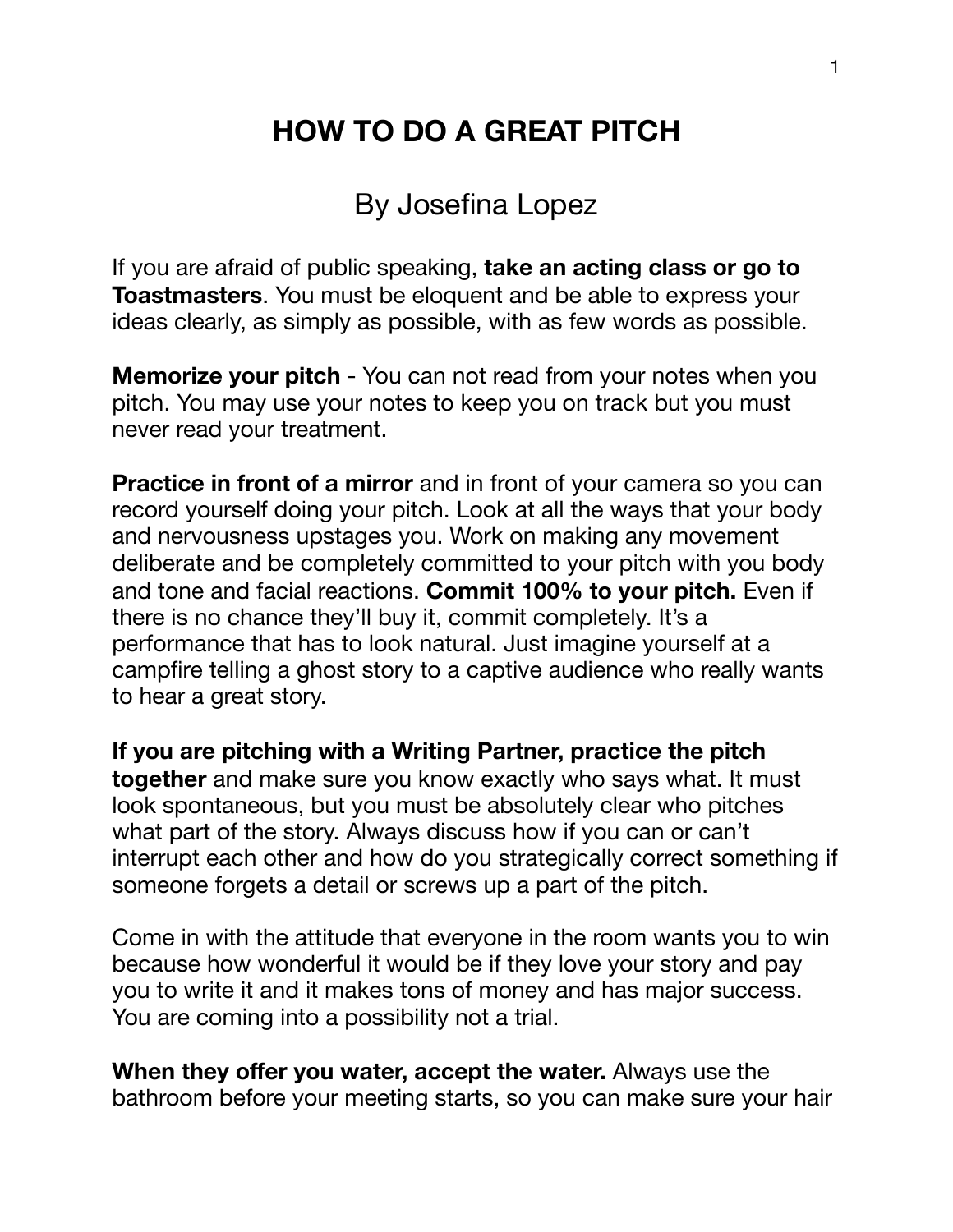is brushed and you look presentable and you can cool yourself with water on your face if you feel frazzled or nervous. Ground yourself by telling yourself, "I am here and I am so happy to be right here right now." This will help get you in your body.

**Be present and authentic and completely passionate about your story**. Don't pretend to be anyone else, or to know more, or be more. Who you are is enough. You are a story teller and that's more than most people can do - especially executives who - if they could would be writers too. When you are passionate it lifts the energy in the room and people get happy and excited. They will remember you.

**Come in with an attitude of gratitude.** When you are coming from gratitude for the opportunity to share a story and create community with your story you come across as charming and people enjoy being around you. Gratitude brings you to a higher frequency. When you are in gratitude you pull people towards you who are in a lower frequency.

**If you're nervous** just say, "I'm so nervous because I'm so excited to share my story with you and I want to do my best." This disarms people and makes people connect with you. If they're not kind people they won't care, but if they are a potential ally they will appreciate your honesty and authenticity.

Try to **act out the dialogue** if you can do it dramatically and engage the an audience. If you have comedic timing then use humor as much as possible to keep the story and flow moving.

**If your pitch is a comedy** - make sure to make people laugh right at the beginning of your pitch - especially with the longline - or at least the very beginning, but **your pitch must contain humor.** 

**Before your pitch starts** make sure they know what inspired the idea and why you're the perfect person to tell this story.